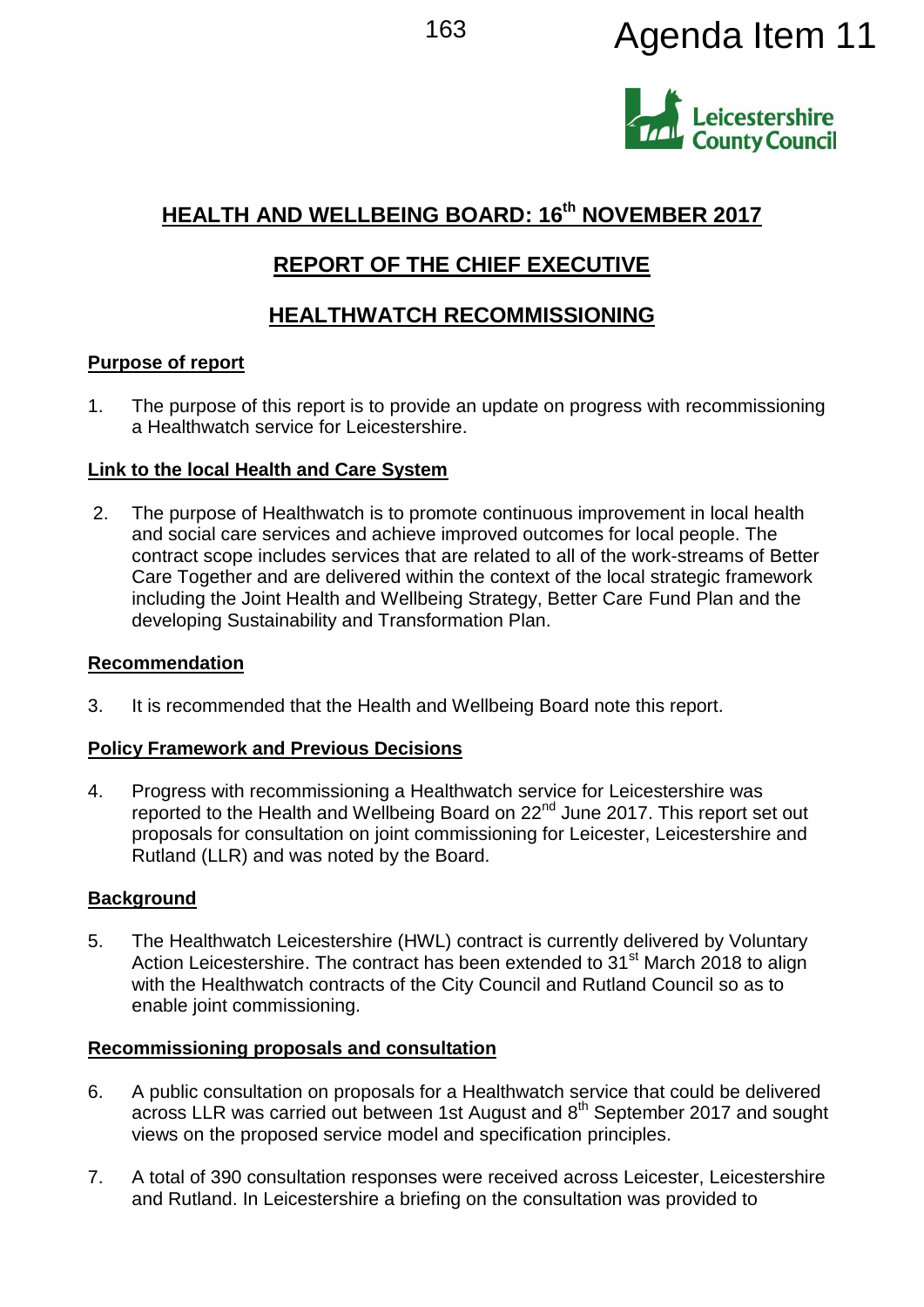members of the Board prior to the commencement of consultation, the consultation was promoted on the County Council and Healthwatch web sites, details were included in the Healthwatch members e-briefing and the VAL e-briefing and a public drop-in session was held.

- 8. An analysis of the consultation results is set out at Appendix A. The majority of consultation responses were from Rutland (71%) and only 25.3% of these respondents agreed with the proposal to jointly commission a service for Leicester, Leicestershire and Rutland whereas 65.3% did not agree. The majority of respondents from Leicester and Leicestershire (70.5% and 75% respectively) did however agree with the proposal. In light of the consultation responses Rutland County Council has decided to separately procure a Healthwatch service whilst Leicester City Council and Leicestershire County Council have decided to jointly commission a service for Leicester and Leicestershire.
- 9. The remaining consultation proposals received a clear majority of support from respondents across Leicester, Leicestershire and Rutland and have therefore been incorporated, as proposed, in the service contract for Leicester and Leicestershire. These proposals were to retain some Healthwatch funding for specific additional investigations/consultations, incorporation of a clear volunteering programme within the service and for engagement to include a focus on seldom-heard groups using a range of methods to seek their views.
- 10. In addition to the public consultations, soft market testing on proposals for a joint Leicester, Leicestershire and Rutland Healthwatch service, to get more detailed feedback from potential bidders, was also carried out during August 2017. Four Soft Market Testing (SMT) questionnaires were received from social enterprises currently delivering Healthwatch services. Three of the SMTs proposed that organisational independence could be achieved by the Healthwatch Board leading the strategy, direction and focus of Healthwatch independently of the host Board (the existing arrangement for Healthwatch Leicestershire). A further governance proposal from one of the submissions was for an independently audited Healthwatch account overseen by a Finance Committee reporting to the Board. One SMT argued that Rutland should be excluded from joint commissioning and that Healthwatch services for Rutland should continue to be delivered separately.

# **Resource Implications**

11. Department of Health funding for Healthwatch and associated contracts (Independent NHS Advocacy Services (ICAS) and Deprivation of Liberty Safeguards (DOLS) in hospitals) is provided via the Local Reform and Communities Voices Grant (LRCVG). The potential pooled budget for a joint Leicester and Leicestershire Healthwatch service is c£357,000pa.

#### **Timetable for Decisions**

12. It is proposed that a joint Leicester and Leicestershire contract will be tendered by the City Council in mid-November and that the tender will be awarded at the beginning of February 2018. The new service will commence on 1<sup>st</sup> April 2018.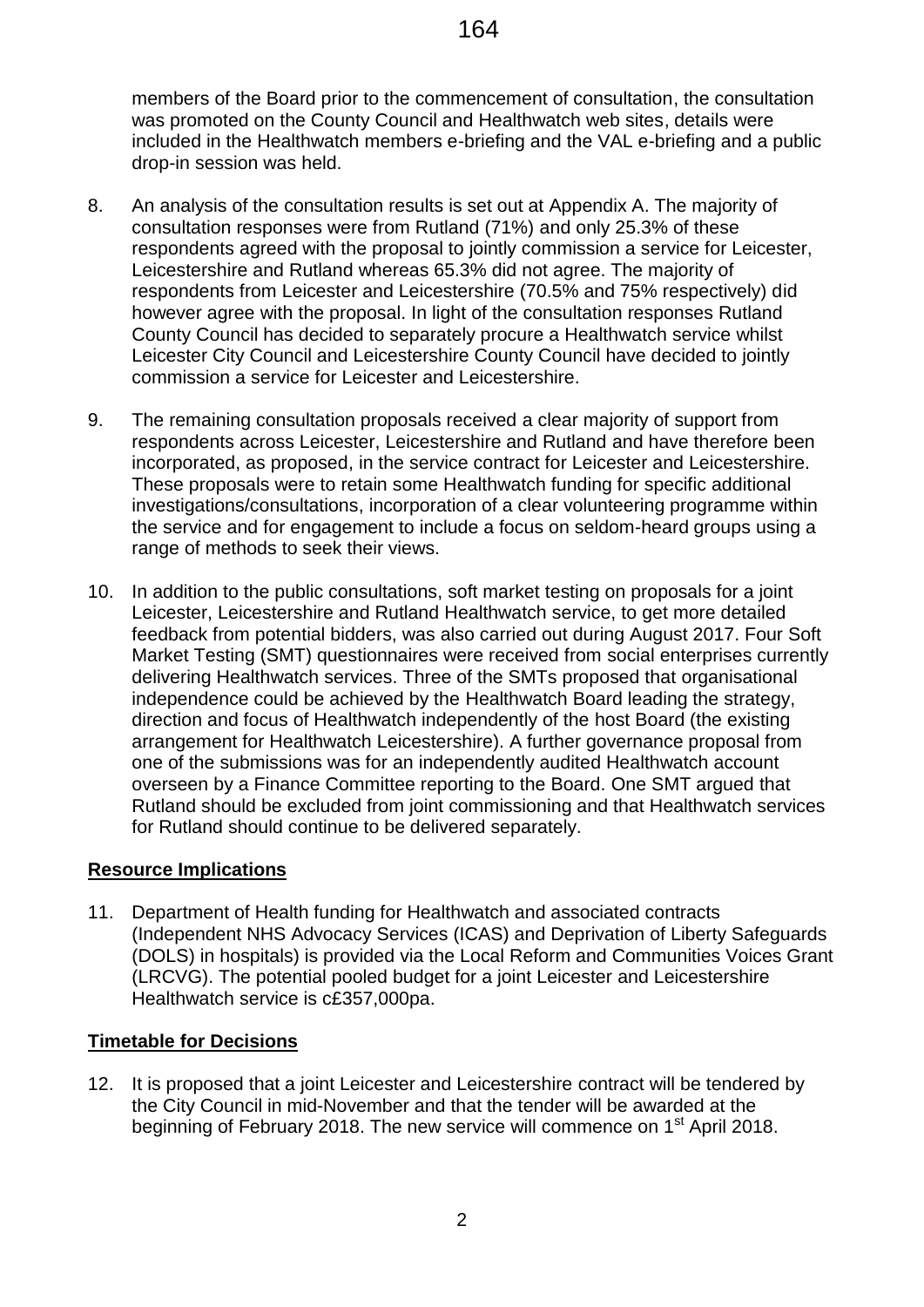# 165

### **Background papers**

Report to the Health and Wellbeing Board on 22 June 2017 [Agenda for Health and Wellbeing Board on Thursday, 22 June 2017, 2.00 pm -](http://politics.leics.gov.uk/ieListDocuments.aspx?CId=1038&MId=5124&Ver=4) [Leicetershire County Council](http://politics.leics.gov.uk/ieListDocuments.aspx?CId=1038&MId=5124&Ver=4)

Report to the Health and Wellbeing Board on 15 September 2016 <http://ow.ly/I01W30cydKk>

Report to the Health and Wellbeing Board on 17 November 2016 <http://politics.leics.gov.uk/documents/s124178/Healthwatch%20Review.pdf>

#### **Circulation under the Local Issues Alert Procedure**

None

#### **Officer to Contact**

Kristy Ball, Communities Team Leader, Leicestershire County Council Telephone: 0116 305 8099 Email: [Kristy.ball@leics.gov.uk](mailto:Kristy.ball@leics.gov.uk)

Sarah Carter/Mike Thomson, Communities Business Partners, Leicestershire County Council Tel: 0116 305 8098 /0116 305 7090 Email: [sarah.carter@leics.gov.uk](mailto:sarah.carter@leics.gov.uk) [mike.thomson@leics.gov.uk](mailto:mike.thomson@leics.gov.uk)

#### **Relevant Impact Assessments**

#### Equality and Human Rights Implications

13. Healthwatch Leicestershire is committed to reducing inequalities in health and social care outcomes and this priority will be reflected in future commissioning.

#### Partnership Working and associated issues

14. Partnership working is fundamental to the work of Healthwatch Leicestershire and will be central to the future service specification.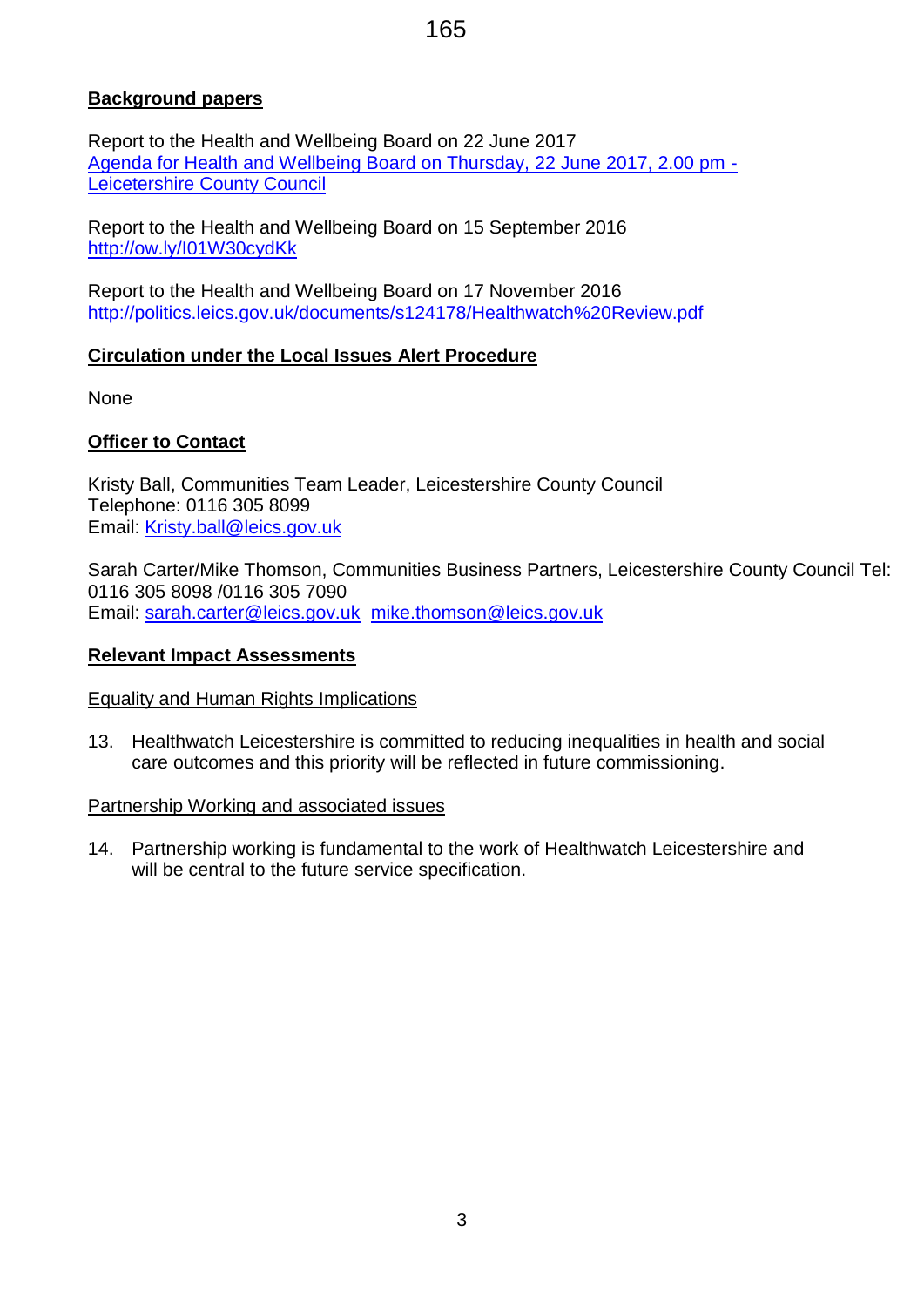# **Appendix A**

# **Consultation findings**

# *Overall Survey Response Rate:*

A total of 390 online responses were received for this consultation (table 1). The majority of those who responded (71%) identified themselves as residents of Rutland.

| Leicester |           | Leicestershire |               | <b>Rutland</b> |      | all Areas |   | <b>Didn't answer</b> |               |
|-----------|-----------|----------------|---------------|----------------|------|-----------|---|----------------------|---------------|
| <b>No</b> | %         | <b>No</b>      | $\frac{0}{0}$ | No             | $\%$ | <b>No</b> | % | <b>No</b>            | $\frac{0}{0}$ |
| 44        | 112<br>ن. | റ്റ<br>∠∪      | ᄃ<br>ັບ. ⊢    | 277            | 74   | 46        |   | ∽<br>ັ               | 0.8           |

Table 1

### **Proposal 1: The three local authorities are considering jointly commissioning Healthwatch across LLR**

The response to the question (table 2) shows 54.4% don't support this proposal, with people particularly from Rutland disagreeing with this proposal (71%). Consequently each local authority needs to consider, given the strength of feeling, the best commissioning approach as a result when arriving at its recommendations.

| Table 2             | Agree   | Don't Agree | Don't Know | <b>Didn't Answer</b> |
|---------------------|---------|-------------|------------|----------------------|
|                     |         |             |            |                      |
| Leicester           | 31      |             | ⌒          |                      |
| Leicestershire      | 15      |             |            |                      |
| <b>Rutland</b>      | 70      | 181         | 22         |                      |
| All                 | 23      | 16          | 6          |                      |
| <b>Not Answered</b> |         |             |            |                      |
| <b>Total</b>        | 140     | 212         | 32         |                      |
|                     | (35.9%) | (54.4%)     | (8.2%)     | $(1.5\%)$            |

A broad range of comments were received in relation to the proposal. Comments are summarised as follows:

Agree:

- Reduces duplication and allows for more consistency, and more effective use, of resources and funding
- Will make LLR more powerful by having a stronger, united voice given that representatives from all 3 areas are present and working collaboratively.
- Would make for better use of the funding available where it is needed and supports cost savings required due to reduction in the number of personnel across the 3 areas.
- A more joined up approach will benefit the NHS and the public, and will be able to influence the changes within Health and Social Care and support the STP.

Don't agree:

- Previously tried this way which people have felt was unsuccessful and did not fully take into consideration the needs of Rutland residents.
- Use of other areas: Rutland residents also use health care services in neighbouring authorities such as Lincolnshire and Cambridgeshire therefore this would not be considered through a joint commissioned service with LLR.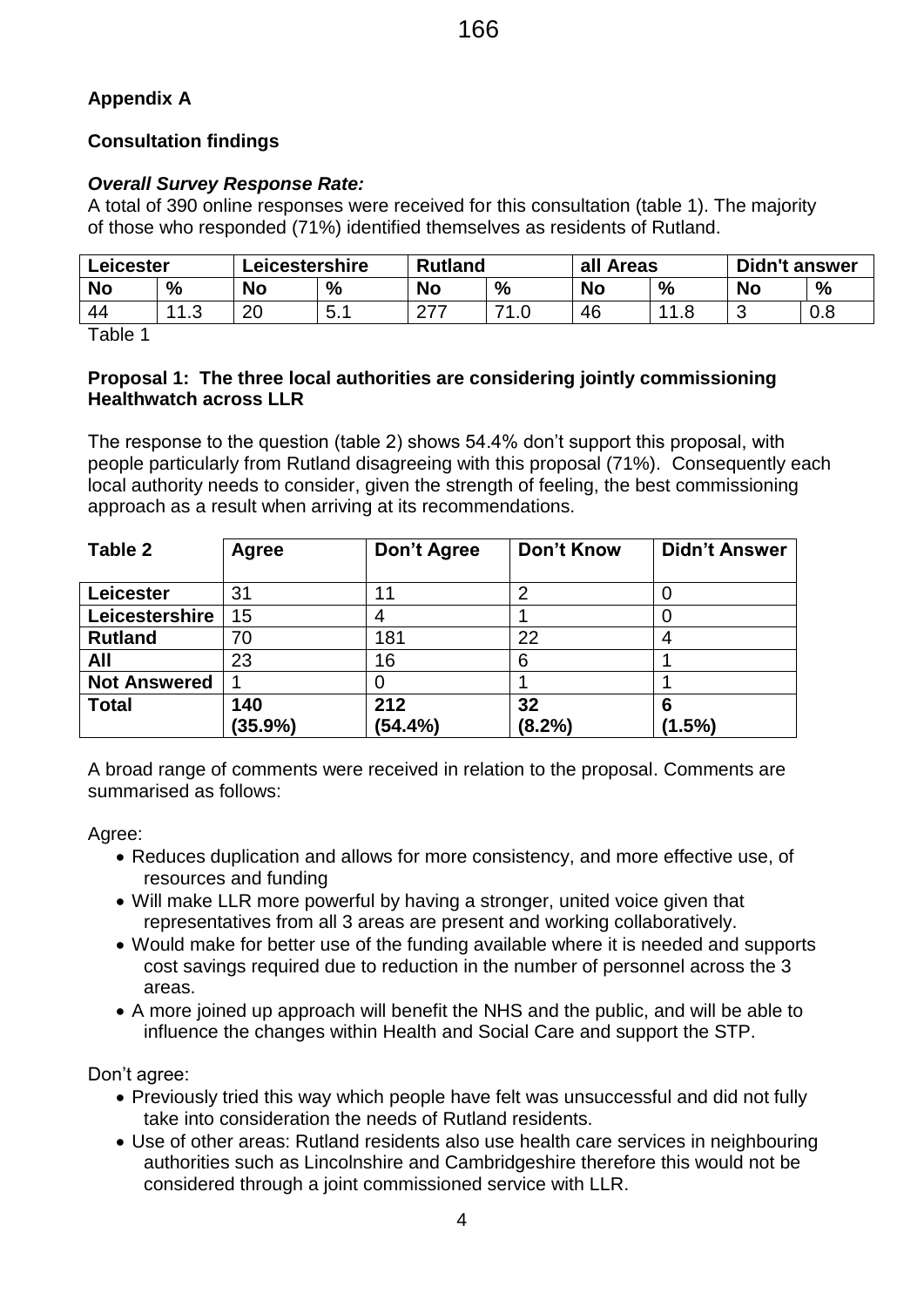- Numerous responses that Rutland will lose its identity and the opportunity to influence services due to being overshadowed by larger authorities
- Local people need local services
- Demographics: The demographics in each area differ significantly and would need to be represented for each area to support what local people need. A number of comments felt that the issues within the smaller areas would not be considered a priority due to the larger areas and their priorities.
- Which authority would manage the contract and how would it ensure that all 3 areas have equal say within the proposals- with the funding being different from each area would this mean those that put the lesser funding in have a smaller voice?
- Concerns that Rutland needs and priorities would be overshadowed significantly and that the voice and identity of Rutland would be lost amongst Leicester and Leicestershire.

Don't know:

- Local issues may no longer be priority through a joint approach.
- Reducing duplication would be good but the 3 areas involved have very different demographics, needs and priorities.
- Various comments that this may work in favour for Leicester and Leicestershire but not Rutland and a separate Healthwatch would be required unless further information on this proposal was given.

The outcome from meetings held with stakeholders provided a similar result with both Leicester City and Leicestershire County Council respondents supporting the proposal. Whereas the Rutland stakeholders, mirroring the online survey results did not support the proposal.

# **Conclusion and Recommendation:**

The significant response from those living in Rutland clearly indicating they don't agree with the proposed service model has been taken into account by Rutland County Council and the Authority has decided to procure an independent Healthwatch Service for Rutland. The responses from Leicester City and County residents and stakeholders, although smaller number, conversely support the joined-up approach that is being pursued.

#### **Proposal 2: To continue to use the funding for Healthwatch to carry out the service but to also retain some funding to undertake specific investigations or focused additional consultations with service users**

In relation to this proposal there is broad support from those who responded (table 3) via the online survey, for there being some retained funds to enable Healthwatch to undertake specific or focused work in any future model.

| Table 3             | Agree | Don't Agree | <b>Don't Know</b> | <b>Didn't Answer</b> |
|---------------------|-------|-------------|-------------------|----------------------|
|                     |       |             |                   |                      |
| <b>Leicester</b>    | 26    | 12          | 6                 |                      |
| Leicestershire      | 12    | b           |                   |                      |
| <b>Rutland</b>      | 150   | 83          | 43                |                      |
| All                 | 27    |             |                   |                      |
| <b>Not Answered</b> |       |             |                   |                      |
| <b>Total</b>        | 216   | 108         | 61                | 5                    |
|                     | (55%) | (28%)       | (15%)             | (1%)                 |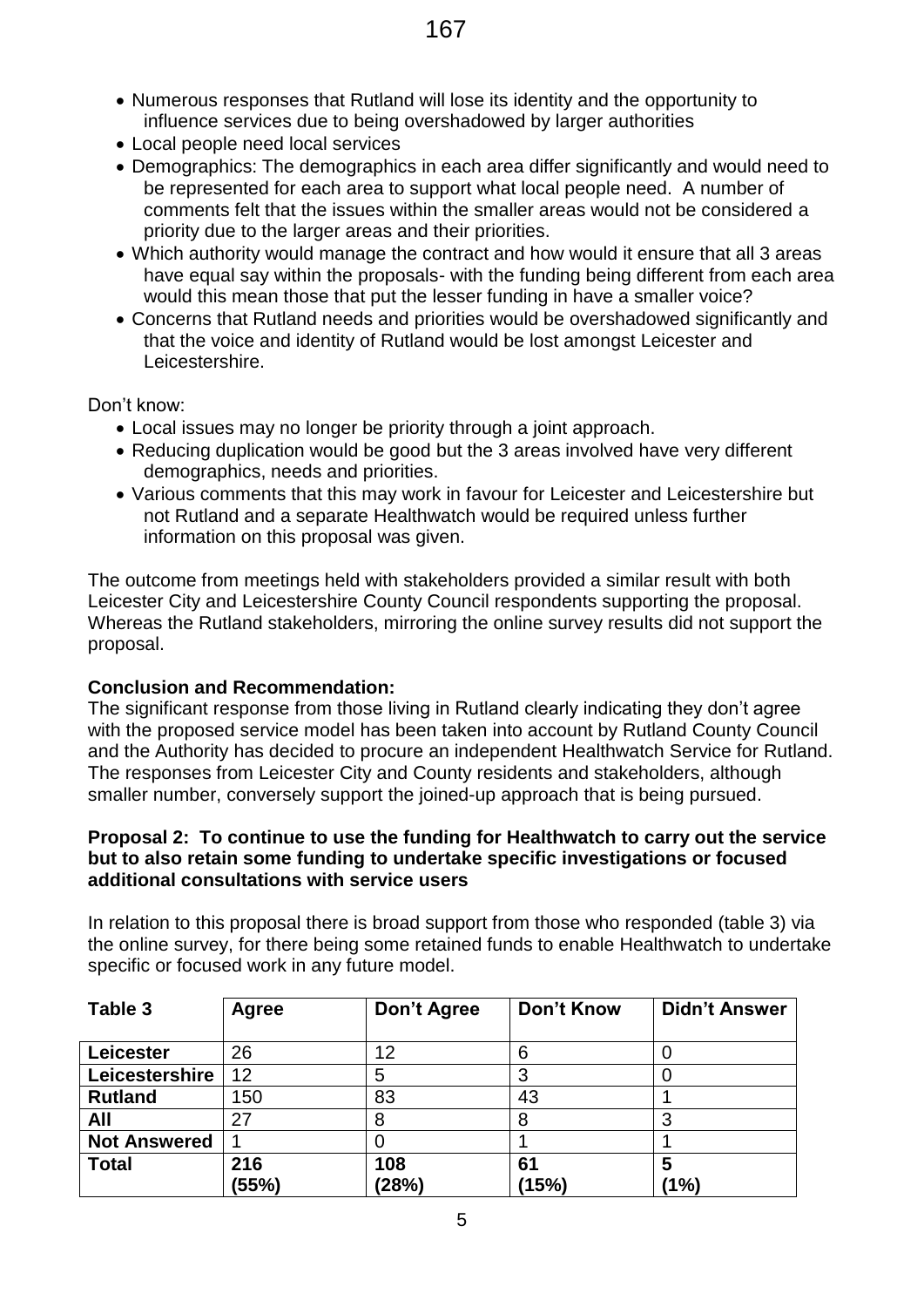168

A range of comments were received in relation to the proposal which is summarised as follows:

Agree:

• Need to make sure the money is spent where it is needed.

 Current provisions work well and ensures Rutland voice is heard Don't agree:

- Various concerns raised over who decides how the funding will be spent: some feel this should be down to the council to decide, other feel this should be down to the organisation, such as Healthwatch, and others feel the public should decide how the funding is allocated and spent.
- Through a joint approach there would be different priorities in each area which would affect the funding and priorities in the other areas.

Don't know:

- More details required: what funding would be lost?
- Clarification required on some of the proposals as to how this would affect local areas.

The outcome from meetings held with a broad range of stakeholders across the three local authorities saw broad support for this proposal.

# **Conclusion and Recommendation:**

There was clear support for this recommendation which has been incorporated in the service model.

### **Proposal 3: Expectation that an organisation would have a clear volunteering programme**

Responses to this proposal indicate broad support (table 4) for any new organisation to have a clear volunteering programme to support its work in any new Healthwatch service across LLR. A number of respondents wanted to be assured that such a programme wasn't to save money.

| Table 4             | Agree        | Don't Agree | Don't Know  | <b>Didn't Answer</b> |
|---------------------|--------------|-------------|-------------|----------------------|
| Leicester           | 21           | 13          | 10          |                      |
| Leicestershire      | 13           |             |             |                      |
| <b>Rutland</b>      | 147          | 66          | 61          |                      |
| All                 | 26           | 12          | 6           |                      |
| <b>Not Answered</b> |              |             |             |                      |
| <b>Total</b>        | 208<br>(53%) | 95<br>(24%) | 81<br>(21%) | 6<br>(1%)            |

There were a variety of comments identifying the merits of using volunteers in supporting the work of Healthwatch but there were some notes of concern about volunteers being used to save money.

Agree:

• Training and support needs to be in place for volunteers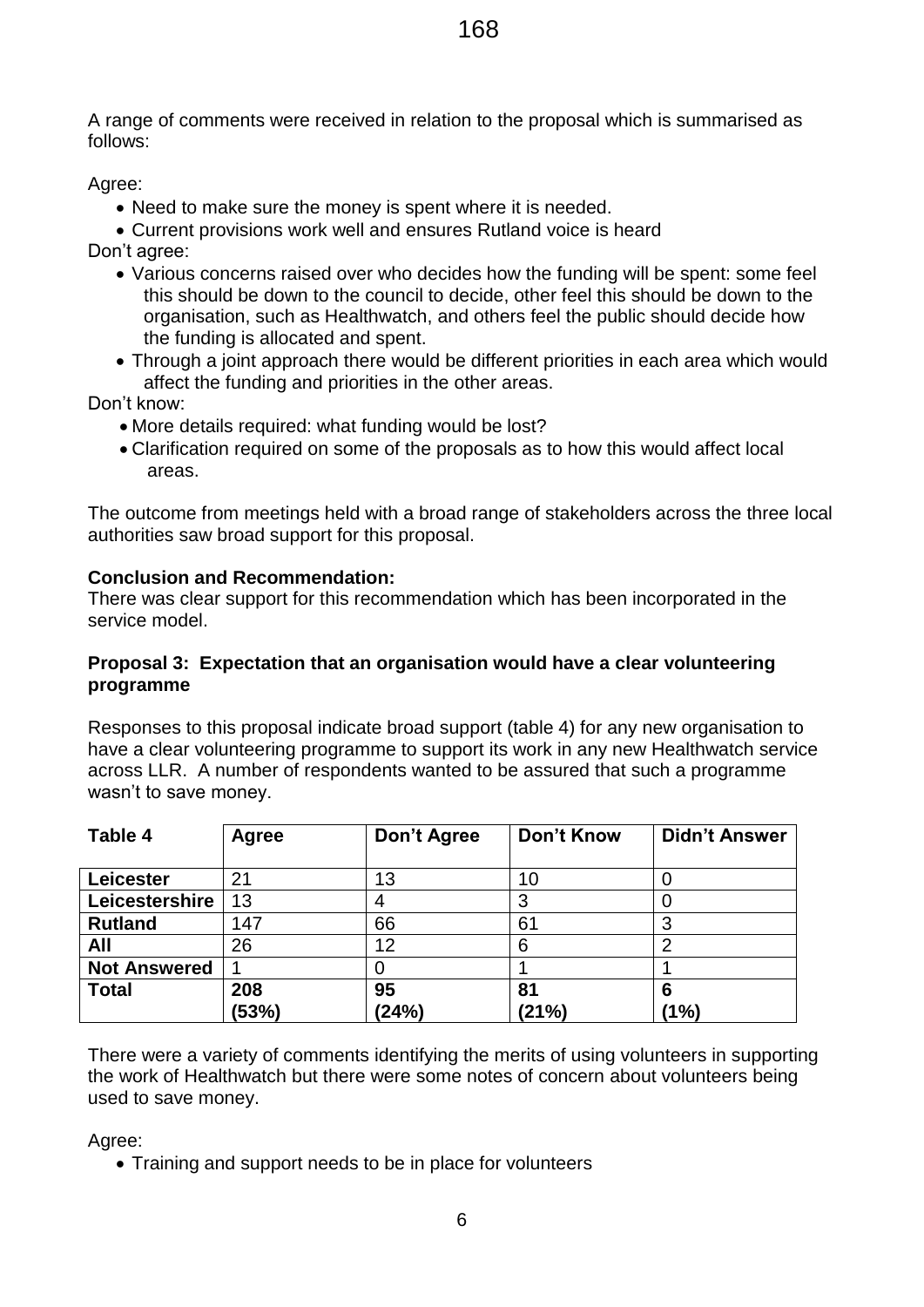- There are already a large number of volunteers working within local communities but there are further people whose experience and skills can be better utilised.
- Good way to improve and develop community engagement

# Disagree:

- Concerns that over utilising volunteers is a money saving technique
- Concerns raised that commissioners are forcing providers to change the way they work in relation to volunteers
- A whole service cannot be managed purely on volunteers alone and where there is inappropriate training or support to ensure they are able to work effectively and safely.

Don't know:

- Those who answered don't know commented that this proposal would need to be more specific for people to have a better understanding of this and what the role of volunteers would be
- Concerns raised that using volunteers would assist with cost savings

Outcomes from the meetings held with the broader stakeholders echo the online results with broad support for this proposal.

# **Conclusion and Recommendation:**

There was clear support for this recommendation that any new service will have a strong volunteering function to support its delivery.

#### **Proposal 4: Engagement to include a focus on seldom-heard groups and to use a range of methods to seek their views**

In relation to the final proposal there was clear support for this from 74% of the respondents (table 5).

| Table 5             | Agree   | Don't Agree | <b>Don't Know</b> | <b>Didn't Answer</b> |
|---------------------|---------|-------------|-------------------|----------------------|
|                     |         |             |                   |                      |
| Leicester           | 36      |             |                   |                      |
| Leicestershire      | 17      |             |                   |                      |
| <b>Rutland</b>      | 197     | 49          | 27                |                      |
| All                 | 40      |             |                   |                      |
| <b>Not Answered</b> | 0       |             |                   |                      |
| <b>Total</b>        | 290     | 58          | 34                | 8                    |
|                     | (74.4%) | (15%)       | (9%               | (2%)                 |

Agree

- Those that agree feel that some people may not understand some of the terms used such as 'engagement' and 'consultation' so clearer definitions are required
- Access to social media there are still a significant amount of people that do not use or have access to social media meaning that they are less likely to be able to share their views on services.
- Suitable engagement work is required, not only through social media but through events, open meetings, using current community facilities and in an accessible format for all.

Don't agree: